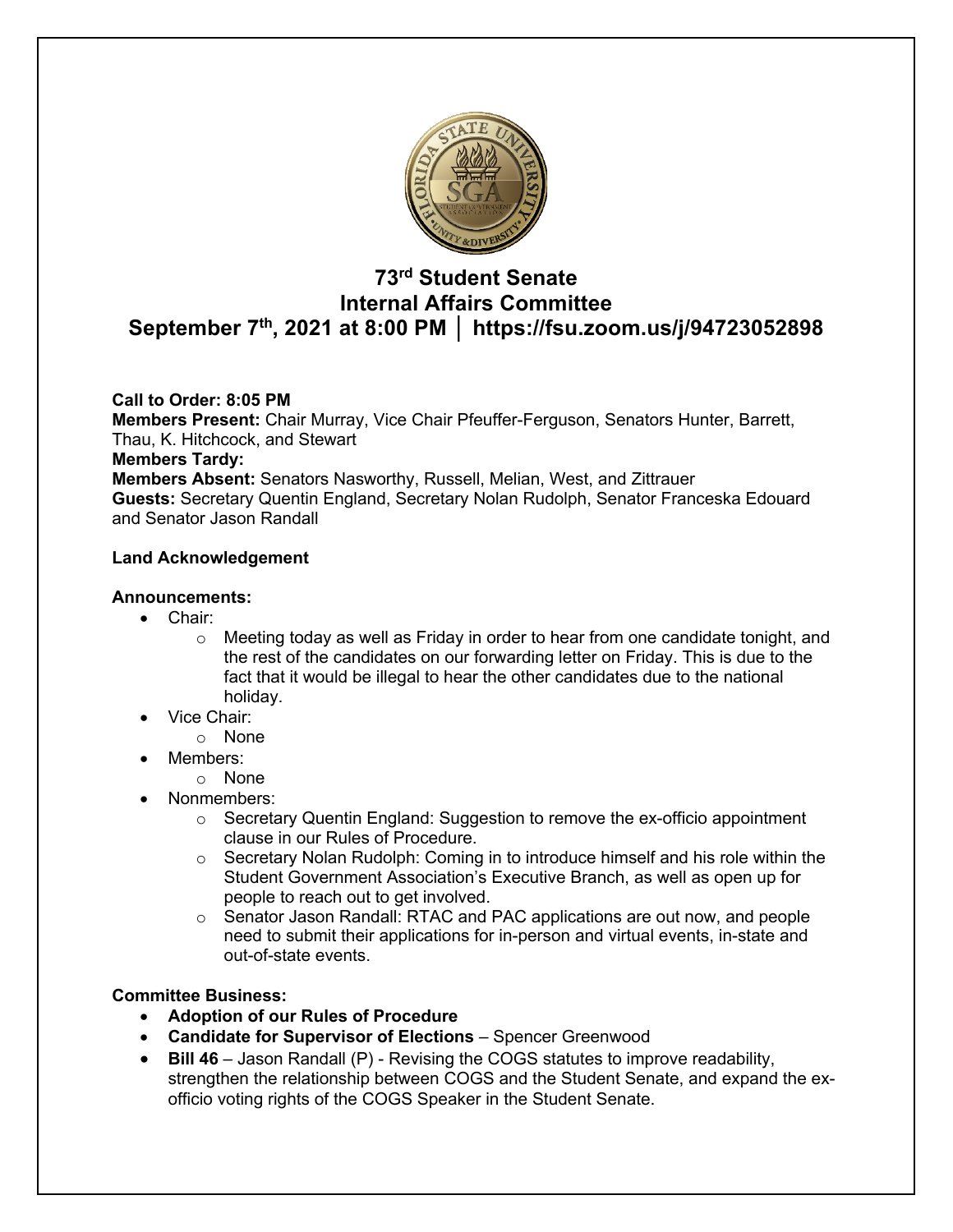## **Old Business:**

• None

# **New Business:**

- **Rules of Procedure:** 
	- $\circ$  Senator Hunter moves to amend the Rules of Procedure Section II Article G; Senator Barrett seconds
		- § **AMENDMENT PASSES**
	- $\circ$  Senator Hunter questions about the time of our regular meetings; Chair Murray explains the state of the situation and how we have not fully decided on a time for our meetings
	- $\circ$  Senator Hunter moves to adopt the Rules of Procedure as amended; Senator Stewart seconds
		- § **MOTION PASSES**
- **Candidate for Confirmation: Spencer Greenwood – Supervisor of Elections**
	- Opening Statement:
		- Excited for the opportunity and realizes the importance of elections as they pertain to the business of the Student Government Association at **FSU**
		- Open to answering any questions that may come their way
		- Candidate yields with 1 minute and 18 seconds remaining.
	- Technical Non-Debatable Questions:
		- Senator Barrett asks if he is financially certified
			- His answer is no
		- Senator Hunter asks if he is aware of how to become financially certified, if he is forwarded for the role
			- His answer is yes
	- General Round of Questioning:
		- Senator Hunter asks how familiar he is with our election code at FSU
			- While at USF, the candidate was required to know all of the election codes and statutes. He knows there are 37 pages and has reviewed it thoroughly. He took the certification test today and feels very confident on how he did. Thinks the most important aspect in understanding everything is the violations and how students are punished for said violations. Has experience in overseeing past USF Supreme Court case with a major election code violation.
		- Senator Barrett asks some of the candidate's tangible goals with the position
			- His main goal is a year-long overhaul process of the election code and understands how large and intensive of a job that is. He found certain areas of the statutes vague and unclear, which was an issue for him in the past. He believes these sorts of things should be very clear and that overhauling parts of the election code is important. He sees the values of diving into the subject of campus political parties within the election code is important. Found typos and grammatical issues within the election code. Wants to make voting easier, such as earlier voting or opening certain polling sites for students in order to improve accessibility. Sees value in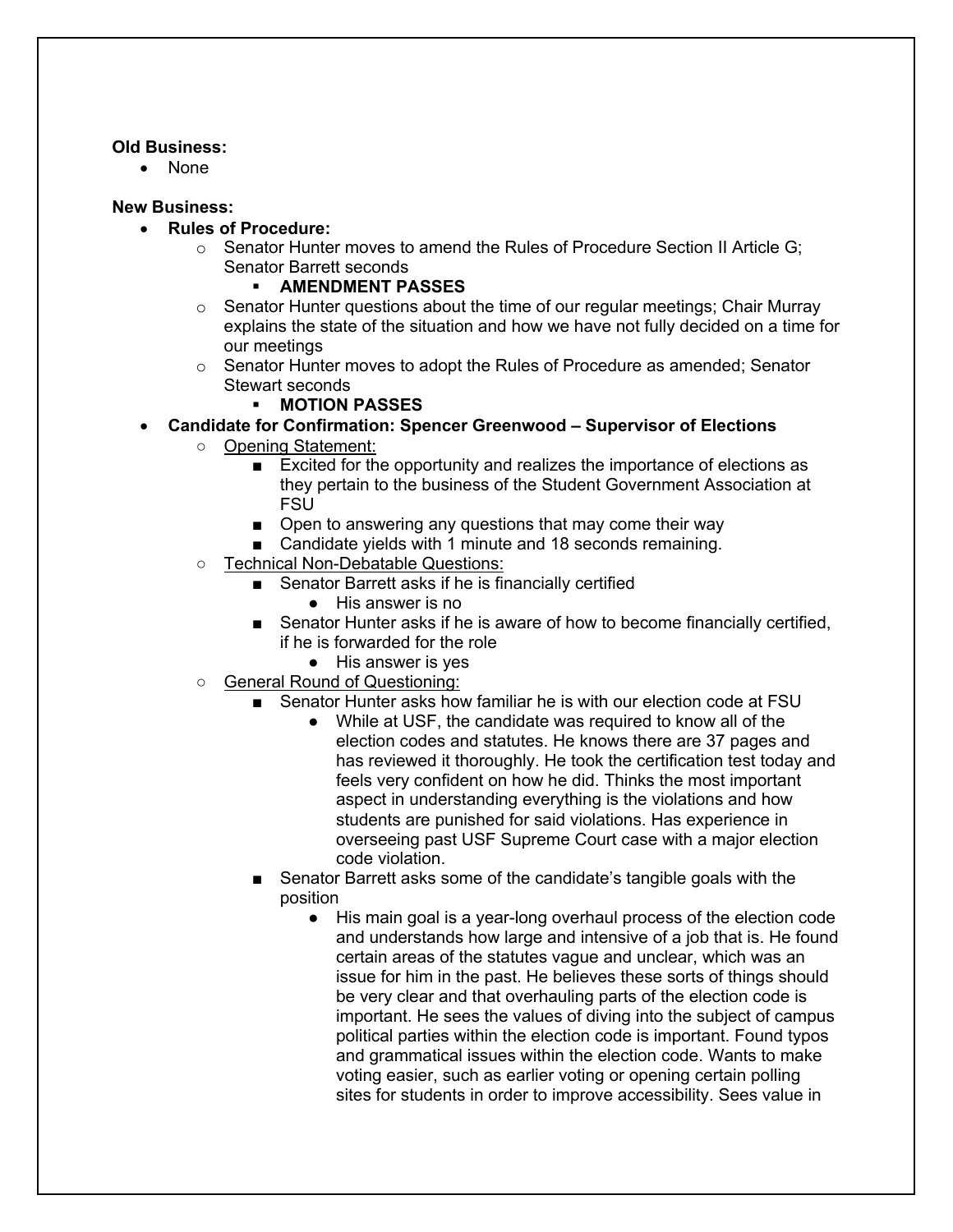having a longer voting process to have more participation and engagement with the process.

- Senator Hunter asks how he would plan to work with the political parties on campus, since he does not have much history, as well as our branches
	- Sees no difficulty with interacting with the parties since they are registered organizations, and just wants to work with them so that they are in line with the election code and statutes. Feels as though he works great with people due to his communication skills, as well as how he voices his concerns and remains transparent with all parties to move forward with decisions while leaving nobody behind. Interacting with the President, as well as all other branches, is important since they are important for the election process. Will have all lines of communication open for these parties to allow for anyone to ask any question; does not care what any question is, he just wants to make sure that nobody is confused or unclear about statutes or rules. Saw issues at USF with people not being aware of what the rules fully entailed, and this led them to break the rules. He thinks the best election season is when nobody has any violations. Has not met anyone in our Student Supreme Court but hopes to bond with them over his experiences. Feels as though he is off to a great start with our Student Senate.
- Closing Statement:
	- Very appreciative for this nomination and hopes to be confirmed but will understand any decision made by the senators on the committee. Discusses value of doing our job properly and believes that he has the ability to accomplish the job properly. He is eager to get involved with the elections, and knows elections are coming up.
- **Senator Hunter moves to enter round-table discussion; Senator Barrett seconds**
- Round-Table Discussion:
	- Senator Barrett finds his energy outstanding and nods to how the candidate knows the information. Enjoys the fact that he has history with a judicial branch and his sentiments of standing by the election code. He appreciates how he wants to increase voting participation on campus.
	- Senator Stewart enjoyed how well-spoken the candidate was, as well as how passionate and interested the candidate is with the role. Brought attention to the fact that he had done his research with the election code and believes he would be able to accomplish both of his goals.
	- Senator Hunter thinks he is a fantastic candidate for the position due to his willingness to complete the work, as seen by the fact that he did a lot of the work before even getting confirmed. Brings attention to how difficult his tangible goals are, but that he shows the ability to put in the work which is something to appreciate. Says that his outgoingness could really help him accomplish his goals and the duties of this position.
- **Senator Barrett moves to call the question; Senator Stewart seconds**
- Vote:
	- Yes: 5; Senators Hunter, Barret, Stewart, Thau, and Vice Chair Pfeuffer-Ferguson
	- No: 0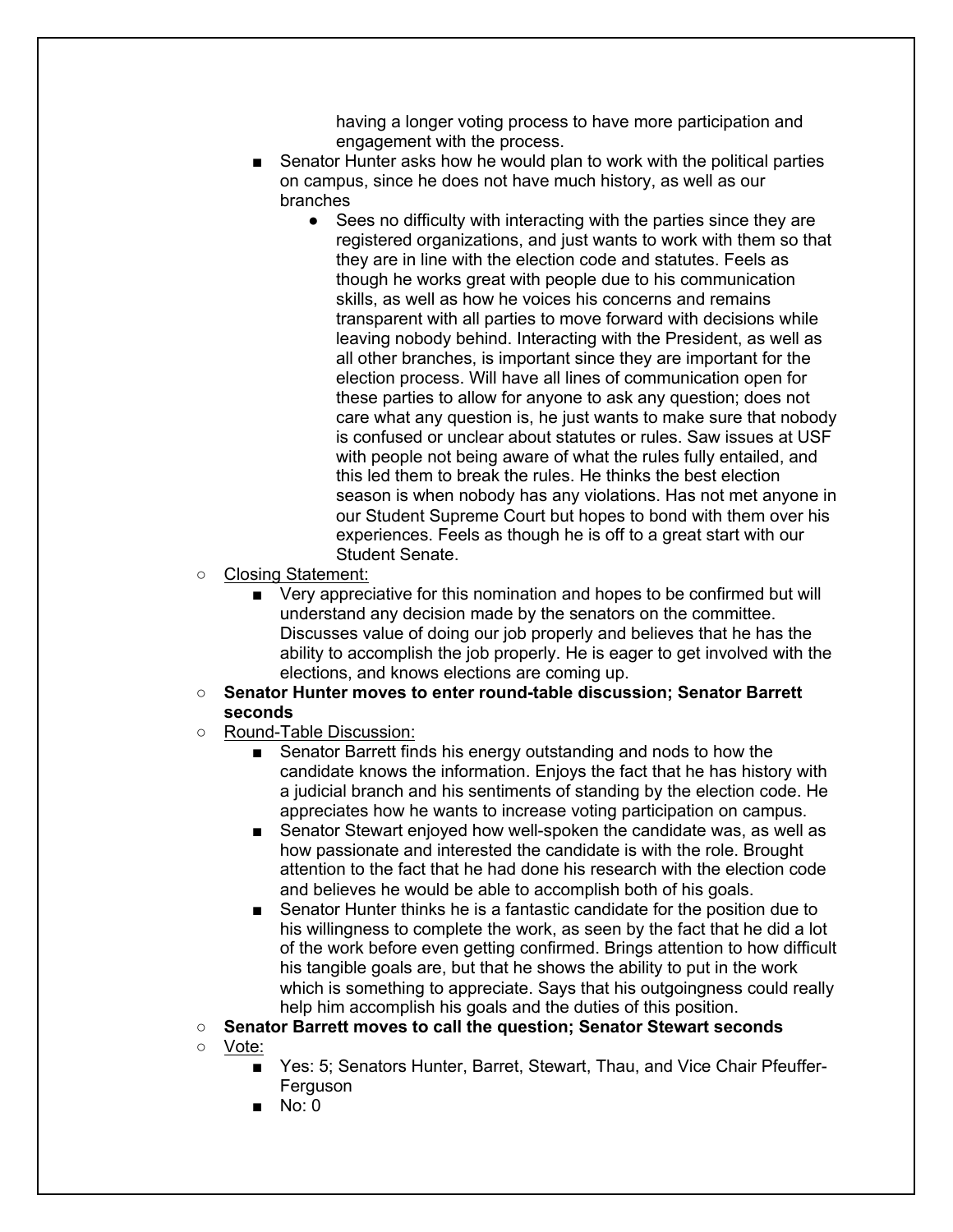- Abstain: 0
- **RESULT: CANDIDATE GREENWOOD PASSES**
- Senator Hunter moves to recess until 8:55 PM, Senator Stewart seconds ■ **MOTION PASSES**
- Senator Barret moves to exit recess, Senator Hunter seconds
	- **MOTION PASSES AT 8:57 PM**
- Quorum Call:
	- Members Present: Chair Murray, Vice Chair Pfeuffer-Ferguson, Senators Hunter, Stewart, Thau, and Barrett
	- Members Absent: Senators Nasworthy, Hitchcock, Russell, Melian, West, and Zittrauer
- **Bill 46 - Sponsored by Senator Randall (P)**
	- Opening Statement:
		- COGS has shown their support for this bill. Bill makes two main changes: 1) Lists COGS ex-officio spot within senate, and 2) Allows COGS to participate more within Senate.
		- Sponsor yields with 2 minutes and 54 seconds remaining.
		- Technical Non-Debatable Questions:
			- None
		- General Round of Questioning:
			- Senator Stewart requests a simple wording of what COGS is and what their relation to Senate is based on statutes.
				- Senator Randall explains that they are the Congress of Graduate Students. They permit travel grants just as Senate does, but on a larger scale to allow students to travel around the country and world to showcase research; fund graduate student RSO's; have their own funding boards. Their budget is 30% of the A and S fees that graduate students pay. They work as a partner with Senate as it pertains to graduate student affairs, and they follow all of our statutes and codes that Senate makes. They are also independent and have their own Rules of Procedures that they follow internally. He feels as though they need more structure with Senate than what already exists, but he does not aim to change that much currently. He wants to provide a small framework for changes since they are directly affected by what we do.
		- **Senator Hunter moves to enter round-table discussion; Senator Stewart seconds**
			- Senator Hunter already felt as though this sort of legislation was needed but did not know much about how to work with this whole situation. She finds that this bill speaks to the need of COGS having a more active role within Student Government, and this will expand their rights as part of our senate. She supports this bill and feels as though it will strengthen the bond between Senate and COGS, which can only be seen as a positive.
			- Senator Stewart appreciates the work that Senator Randall has done for COGS, as well as helping to explain what it is. She loves this bill, as it will promote interconnectedness with COGS and Senate, which is only good.
		- **Senator Hunter moves to call the question; Senator Stewart seconds**
		- Closing Statement:
			- Agreed with the sentiments of Senator Hunter. Brings attention to the fact that we are required to meet a certain number of times every year, but he is already seeing an improvement and wants the situation to continue to